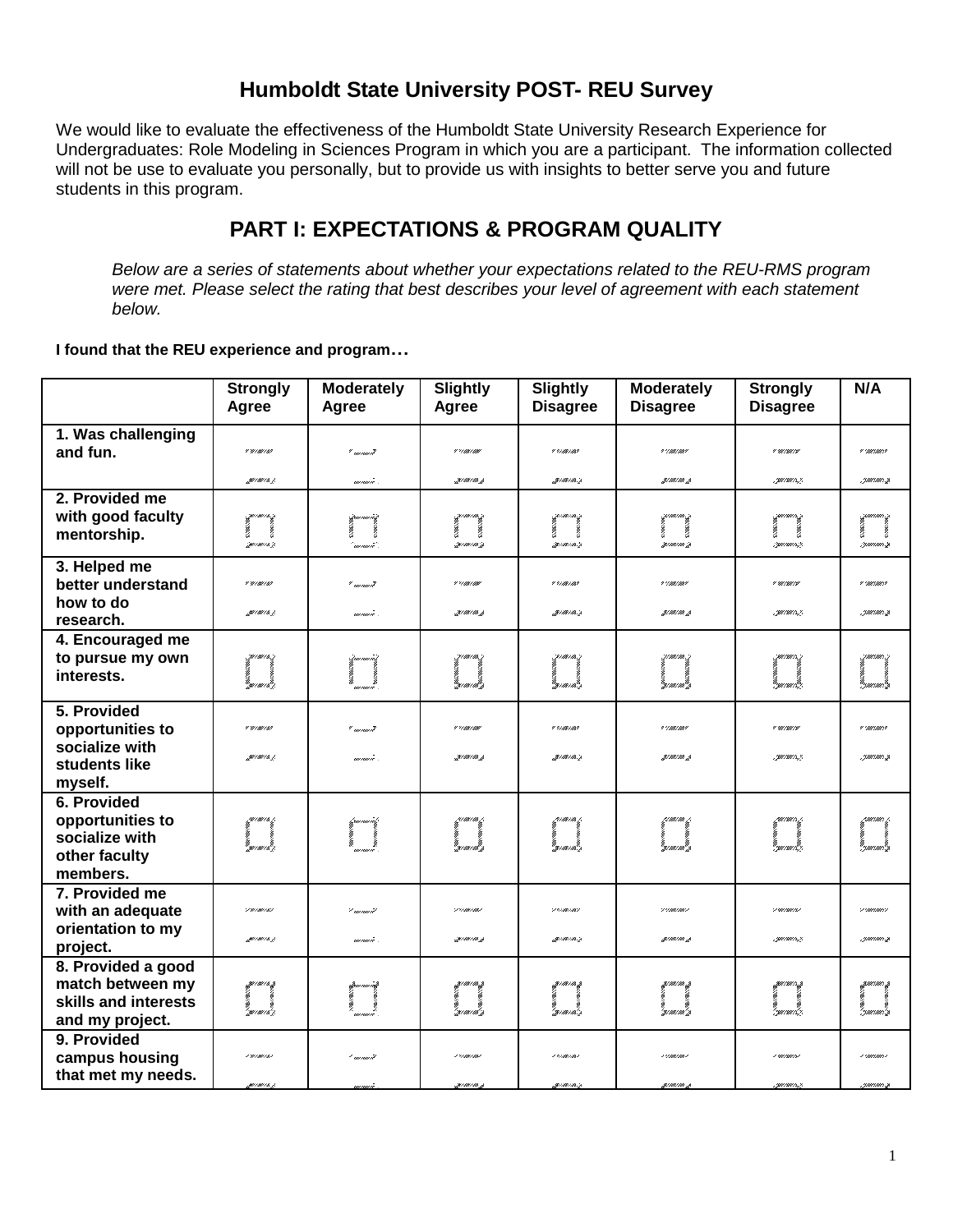|                                                         | <b>Strongly</b><br>Agree | <b>Moderately</b><br>Agree  | <b>Slightly</b><br>Agree   | Slightly<br><b>Disagree</b> | <b>Moderately</b><br><b>Disagree</b> | <b>Strongly</b><br><b>Disagree</b> | N/A                          |
|---------------------------------------------------------|--------------------------|-----------------------------|----------------------------|-----------------------------|--------------------------------------|------------------------------------|------------------------------|
| 10. Communicated<br>clearly what was<br>expected of me. | W/M//A<br>311/11/16. J   | ,,,,,,,,,,,,,,,<br>marmarie | *//00//000<br>317 mer 7 ma | 77.007.00<br>301 me 1 m. .  | *////////////////<br>3/m/m.          | <b>W/2011</b><br>2007/2017 A.      | <b>SHIP LAND'S</b><br>.3mmms |

**7. Please describe any additional expectations that you had about participating in the REU program that you feel were met or not met.**

#### **Please rate the following features of the REU program:**

|                                                     | Too little.               | Just the right<br>amount.                 | Too much.                                   |
|-----------------------------------------------------|---------------------------|-------------------------------------------|---------------------------------------------|
| 11. My interaction<br>with other REU<br>interns was | 7 minus it<br>mi mi it    | 7 W/M/A/<br>parana,                       | 7 *//////////////<br>JA I MA I MAZZA        |
| 12. My interaction<br>with my REU<br>mentors was    | ter me i total            |                                           |                                             |
| 13. The number of<br>group functions<br>held was    | ' winni it<br>m i mi i të | * <i>WIMIA</i> *<br><b>AU I AU I A. 7</b> | * */ <i>////////</i> ////<br>JA I MALAM. JI |
| 14. The length of the<br>REU internship was         | Too short.<br>w/m/A       | Just the right<br>amount.<br>W/M/A        | Too long.<br>w <i>i mwi m</i> a             |

**Please rate the following REU program activities.**

|                                                                  | <b>Very</b><br>positive /<br>beneficial                        | Moderately<br>positive /<br>beneficial     | Slightly<br>Positive/<br>beneficial | <b>Slightly</b><br>Negative /<br>Non-<br>beneficial | <b>Moderately</b><br>Negative /<br>Non-<br>beneficial | <b>Very</b><br>negative/<br>Non-<br>beneficial   | N/A                                                                      |
|------------------------------------------------------------------|----------------------------------------------------------------|--------------------------------------------|-------------------------------------|-----------------------------------------------------|-------------------------------------------------------|--------------------------------------------------|--------------------------------------------------------------------------|
| 15. Welcoming<br>ceremony.                                       | $\mathbf{z} = \mathbf{z}$<br>$\mathcal{E} = \{ \mathcal{E} \}$ | $\mathcal V$<br>$\mathcal{V}$<br>٠.<br>- 7 | 7° mily mily t<br>.yuunaan.g        | '/ 'murman's/<br>gramman, ge                        | 's concourts<br>$I$ and $\mathcal{P}$                 | $\mathbf{z}$<br>$\mathcal V$<br>$Z_{\rm c} = -2$ | 79710071087<br><b>MIMIMA</b>                                             |
| 16. Presentations by<br>faculty mentors the<br>first week.       |                                                                |                                            | 10011.0007<br>. Guunaan 3           | wa<br>Genwenne S                                    | ,,,,,,,,,,,<br>žemem.                                 |                                                  | *///////////////<br>30 marson 4                                          |
| 17. Interaction with<br>mentors.                                 |                                                                |                                            | r<br>Danman Sp                      | Generaan Sp                                         | Semena S                                              |                                                  | gumum <sub>g</sub><br>Sermant S                                          |
| 18. Research<br>strategies (library).                            |                                                                |                                            | د. (۱۳۸۳) په<br>'isaacaa lis        | 30/00/1000/13<br>Germann i St                       | <b>SIMILARI</b><br>''mumm's                           |                                                  | zu ma ma <sub>r</sub> za<br><sup>lo</sup> ge i me i milo <sub>tt</sub> i |
| 19. Working with a<br>group or on a team for<br>the REU program. | $\epsilon$<br>×<br>$\mathcal{F} = \mathcal{F}$                 | $\lambda$<br>- 7<br>,                      | e suuri uuri e<br>Jawaan 3          | r cancana<br><b>JAMASHIRI</b>                       | 1 1 100 1 100 1<br>JIMI CAME 3                        | $\epsilon$<br>$\mathbf{z}$                       | 197007007<br><b>MIMIMA</b>                                               |
| 20. The design<br>strategies workshop.                           |                                                                |                                            | <b>JOURNALIST</b><br>.Buurraari 3   | wa<br>Jean cases                                    | 1.0001.000<br>Genwenn.                                |                                                  | !//////////////<br>311 mars m. 7                                         |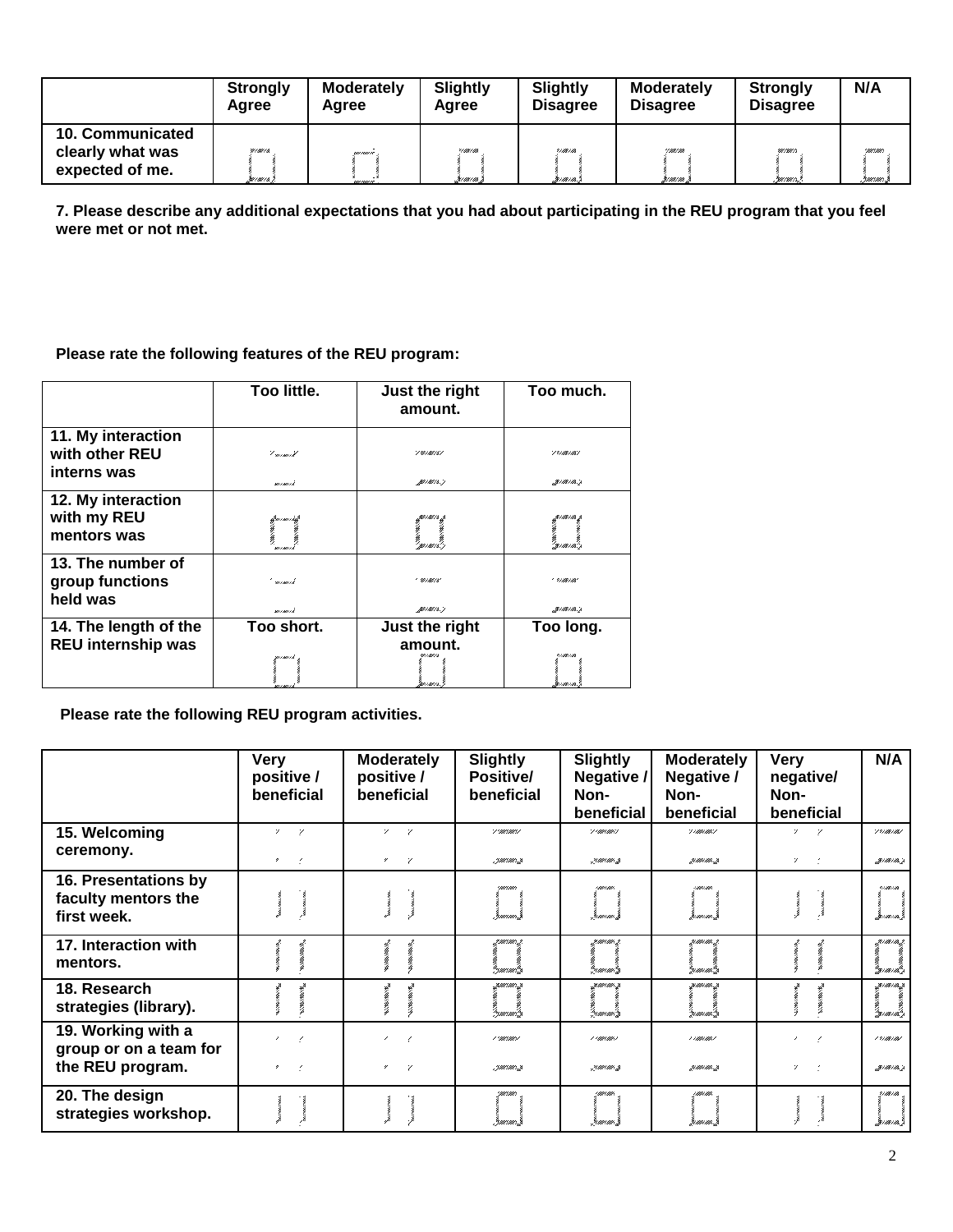|                                                           | <b>Very</b><br>positive /<br>beneficial         | <b>Moderately</b><br>positive /<br>beneficial | <b>Slightly</b><br>Positive/<br>beneficial | <b>Slightly</b><br>Negative /<br>Non-<br>beneficial | <b>Moderately</b><br>Negative /<br>Non-<br>beneficial | <b>Very</b><br>negative/<br>Non-<br>beneficial                | N/A                                  |
|-----------------------------------------------------------|-------------------------------------------------|-----------------------------------------------|--------------------------------------------|-----------------------------------------------------|-------------------------------------------------------|---------------------------------------------------------------|--------------------------------------|
| 21. Research forum/                                       | $\mathbf{r} = -\mathbf{r}$                      | ¥.<br>$\mathcal{C}$                           | <b>CONTACT</b>                             | r sausane                                           | r cancance                                            | ×.<br>$\mathcal{C}$                                           | r v <i>innern</i> ar                 |
| <b>Science of Design</b><br>week start-up.                | $\mathcal{P}^{\pm}$<br>$\sim$ $\epsilon$        | $\gamma$<br>,                                 | Jaunawi 3                                  | zemecno, p                                          | <i>Jemican</i> , 3                                    | $\mathcal{V}$                                                 | <b>MARINA</b>                        |
| 22. Tutorials on<br>technical and<br>scientific writing.  | message<br>wax wax wax.                         | enventory.                                    | saurraurr z<br>7<br>General I              | 2000 CMW 1 2<br>e<br>Samanan S                      | ,,,,,,,,,,,,<br>)<br>1000 au 23                       | <b>Control Control</b>                                        | gunan na p<br>a<br>marako            |
| 23. Tutorial on project<br>management.                    | У.<br>$\boldsymbol{r}$<br>$\mathcal{L}$<br>٠.   | ¥.<br>$\boldsymbol{r}$<br>$\gamma$<br>٠       | y amany<br>. ymunmus                       | y cancany<br>zomom z                                | v concanve<br>Jeancan, z                              | ¥.<br>$\mathcal V$<br>$\mathcal{L}_{\mathcal{C}}$<br>$\sim$ 2 | <b>V</b> V / MX / MXV<br>HIMI M. J   |
| 24. Kinetic Sculpture                                     | У.<br>$\mathcal V$                              | У.<br>$\boldsymbol{r}$                        | y amany                                    | y caacaasy                                          | v concanve                                            | ۳.<br>$\mathbf{r}$                                            | <b>V</b> V / MX / MXV                |
| Race                                                      | ¥.<br>ザ                                         | ₹<br>v.                                       | Ymunmul <b>s</b>                           | Genneau C                                           | ''mumis                                               | v.<br>у                                                       | "permermi" p                         |
| 25. Rafting Trip                                          | $m \times m \times$                             |                                               | zmumi z<br>r<br>Samaan S                   |                                                     | <b>Hawcan</b> ,<br>yemeen                             |                                                               | zeemeens z<br>r<br>marak             |
| 26. Session on<br>graduate school.                        | and control of the control<br>reaction control. |                                               | ruman r<br>i<br>,,,,,,,,,,,,,,             | 2000 Canto 20<br>e<br>Samanan S                     | zememez.<br>rement S                                  | messa saara                                                   | yn menis <sub>k</sub> e<br>ya marada |
| 27. Writing a proposal,<br>poster, and a paper            | $\boldsymbol{r}$<br>$\mathbf{r}$                | ×<br>$\mathbf{r}$                             | v umanov                                   | r (micanor                                          | v cancana                                             | r<br>$\boldsymbol{r}$                                         | v v/me/mw                            |
| about your summer<br>research project.                    | $\mathbf{r}$<br>$\cdot$                         | $\gamma$<br>٠                                 | .ymman,z                                   | gramman, p                                          | Jeancan, z                                            | $\mathcal V$<br>$\sim$ 1                                      | HIMI M. J                            |
| 28. Having each team<br>present their research<br>weekly. |                                                 |                                               | summany -<br>ริมเทนเทริ                    | i<br>Generalis                                      | <b>SAMILAM</b><br>remeen.                             |                                                               | ynanas<br>z<br>Secono colleg         |
| 29. My overall<br>impression of my<br>experience in the   | $\mathbf{r}$<br>$\boldsymbol{r}$                | $\mathcal{L}$<br>,                            | r suuraare                                 | r (micano                                           | v cancance                                            | ×.<br>$\mathbf{r}$<br>$\mathcal{V}^{\pm}$                     | v +////////////////                  |
| summer REU<br>program.                                    | ٠.<br>$\epsilon$                                | - 7                                           | . ymunmus                                  | zomom <b>z</b>                                      | Jeancan, z                                            | $\sim$ 1                                                      | germena, p                           |

#### **32. How likely would you be to participate in another REU experience if you were given the opportunity?**

| <b>Very likely</b> | Somewhat<br>likely | . little<br>likely | . little<br>unlikely | Somewhat<br>unlikely<br>* umumi | <b>Very</b><br>unlikely | N/A<br><b>F 1/28/207</b> |
|--------------------|--------------------|--------------------|----------------------|---------------------------------|-------------------------|--------------------------|
|                    |                    | .ymnmm.s           |                      | 11 ma 1 mai - 1                 |                         | $201$ MK / MK $\mu$      |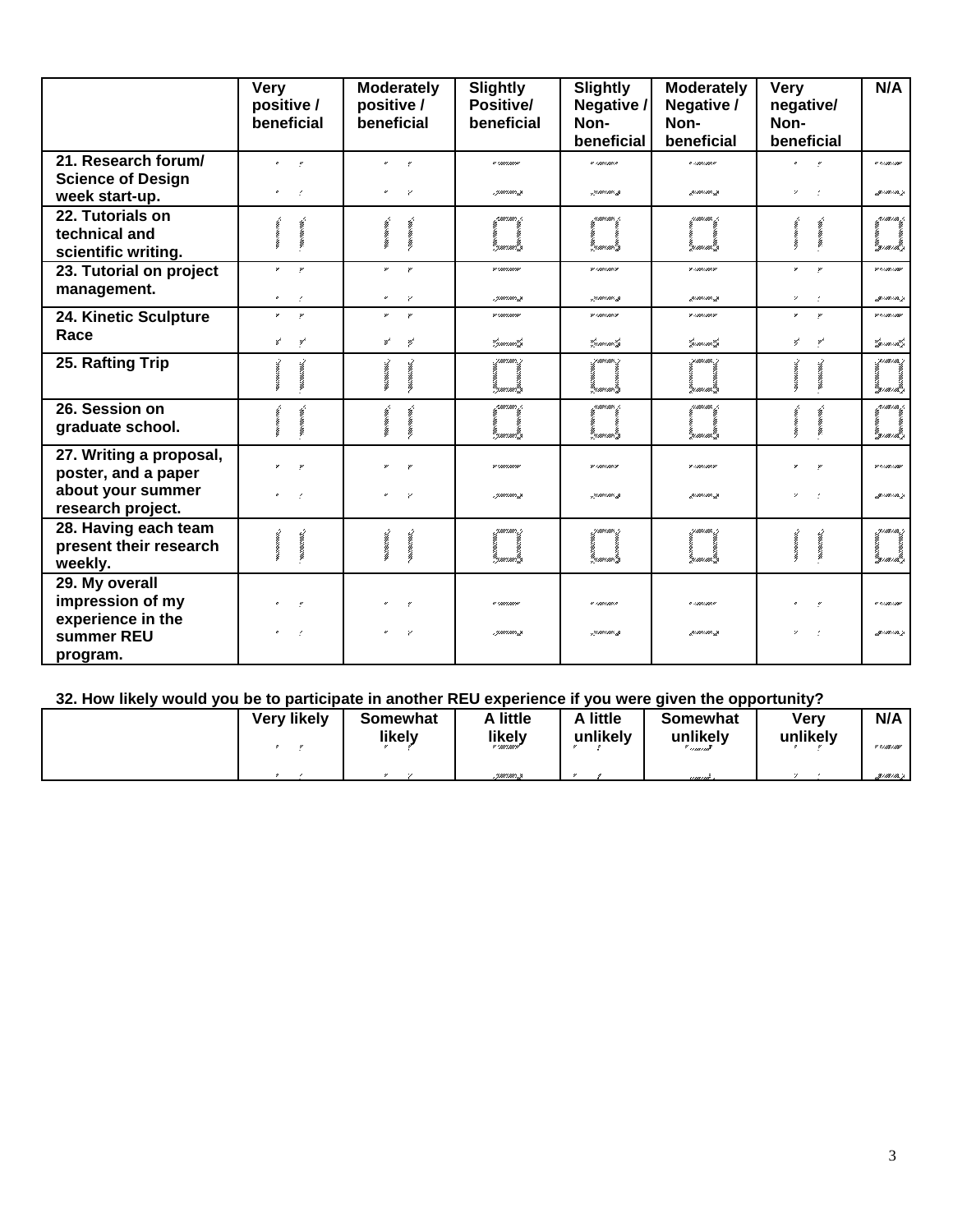# **PART II: EXPERIENCE, KNOWLEDGE AND ABILITY**

#### *A – Exposure to Science of Design*

*Below are a series of statements about your current level of experience, knowledge, or practice related to Science of Design activities. Please select the rating that best describes your level of agreement with each statement.*

|                                                                                                                                     | <b>Strongly</b><br>Agree                          | <b>Moderately</b><br>Agree | <b>Slightly</b><br>Agree                                    | <b>Slightly</b><br><b>Disagree</b>   | <b>Moderately</b><br><b>Disagree</b>                                                                                                                                                                                                                                                                                            | <b>Strongly</b><br><b>Disagree</b>                                                                                                                                                                                              | N/A                                                     |
|-------------------------------------------------------------------------------------------------------------------------------------|---------------------------------------------------|----------------------------|-------------------------------------------------------------|--------------------------------------|---------------------------------------------------------------------------------------------------------------------------------------------------------------------------------------------------------------------------------------------------------------------------------------------------------------------------------|---------------------------------------------------------------------------------------------------------------------------------------------------------------------------------------------------------------------------------|---------------------------------------------------------|
| 1.I am familiar with<br>creative tools that can<br>be used across different<br>disciplines.                                         | faman<br>Samang                                   | pinaning<br>1              | faman<br>Tanah                                              | personat<br>1<br>1. marca 1          | $\begin{pmatrix} 1 & 0 & 0 & 0 \\ 0 & 0 & 0 & 0 \\ 0 & 0 & 0 & 0 \\ 0 & 0 & 0 & 0 \\ 0 & 0 & 0 & 0 \\ 0 & 0 & 0 & 0 \\ 0 & 0 & 0 & 0 \\ 0 & 0 & 0 & 0 \\ 0 & 0 & 0 & 0 \\ 0 & 0 & 0 & 0 \\ 0 & 0 & 0 & 0 \\ 0 & 0 & 0 & 0 \\ 0 & 0 & 0 & 0 \\ 0 & 0 & 0 & 0 \\ 0 & 0 & 0 & 0 & 0 \\ 0 & 0 & 0 & 0 & 0 \\ 0 & 0 & 0 & 0 & 0 \\ $ | en andere stadt stadt stadt stadt stadt stadt stadt stadt stadt stadt stadt stadt stadt stadt stadt stadt stad<br>Stadt stadt stadt stadt stadt stadt stadt stadt stadt stadt stadt stadt stadt stadt stadt stadt stadt stadt s |                                                         |
| 2.I have not had much<br>experience with<br>activities requiring<br>creativity.                                                     | <b><i><i><u>AMERINA</u></i></i></b><br>gramman, p | ' caacaan'<br>cmecani -    | . . and a man of<br>. ymunmus                               | ' winning<br>mımırt                  | ' como mi<br>remeni s                                                                                                                                                                                                                                                                                                           | . au rau re<br>zminovist.                                                                                                                                                                                                       |                                                         |
| 3.I have had prior training<br>in understanding<br>design.                                                                          | e<br>Saman (S                                     | r<br> <br> <br>  aman      | r<br>Ymerawd is                                             |                                      | filmanif<br> <br> -                                                                                                                                                                                                                                                                                                             | i<br>Vymenaelise                                                                                                                                                                                                                | <b>WARRANTOWN</b>                                       |
| 4.I am knowledgeable<br>about components of<br>design.                                                                              | remerciano,<br>a<br>Generalis                     |                            | J.MII LAWI J<br>en mar mar d                                | t. a i mi i tot                      | ez e ma e miño                                                                                                                                                                                                                                                                                                                  | <br> -<br>  autouris <mark> </mark>                                                                                                                                                                                             |                                                         |
| 5.1 am comfortable with<br>engaging in design<br>activities.                                                                        | l<br>Laman J                                      |                            | $\begin{array}{c} \begin{array}{c} \end{array} \end{array}$ | filmed<br>Heimid<br>Heimid           |                                                                                                                                                                                                                                                                                                                                 | r<br>Jan can es J                                                                                                                                                                                                               | <b>Turkyun yun</b>                                      |
| 6.I understand what<br>Science of Design<br>means and how it<br>relates to computer<br>systems design.                              | 'ziminin'i <b>z</b>                               | ymanning<br>Carlotta<br>L  | . 9 mars mars 3                                             | ya marata<br>1970<br>1970 - A        | y marmir y<br>Yana ya<br>Yana cuni ya                                                                                                                                                                                                                                                                                           | i<br>Parti<br>rmanis                                                                                                                                                                                                            | <b>Washington</b><br>$\mathbb{R}^{n \times m \times n}$ |
| 7.I have had training in<br>understanding design<br>but have not had<br>experience in applying it<br>in computer systems<br>design. | i<br>Lamani <mark>s</mark>                        | f <sup>meni</sup> f<br>1   | gaman<br>Carantha                                           |                                      | pinanik<br>1.<br>1. martin                                                                                                                                                                                                                                                                                                      | en andere<br>Generaliste<br>Generaliste                                                                                                                                                                                         | <b>CONSUMING THE REAL PROPERTY</b>                      |
| 8.I have had experience<br>in working with others<br>on a design team.                                                              | i<br>Laurano, <b>j</b>                            |                            | haarraan 3                                                  | yezment                              | Į                                                                                                                                                                                                                                                                                                                               | s<br> }<br> }m==m===                                                                                                                                                                                                            | <b>BANGHAMAN</b><br><b>Section</b> Assesses             |
| 9.I understand factors that<br>should be taken into<br>account for successful                                                       | a caucausi                                        | * murman?                  | o surranco                                                  | $^{\prime}$ wrawra $^{\prime\prime}$ | * ::marmil                                                                                                                                                                                                                                                                                                                      | # 007/007/3                                                                                                                                                                                                                     |                                                         |
| teamwork.                                                                                                                           | gemeent ge                                        | cuncum: .                  | ي (سماسين)                                                  | m i mi i të                          | rement i                                                                                                                                                                                                                                                                                                                        | zuwana rege                                                                                                                                                                                                                     | $\mathcal{L}$<br>y                                      |
| 10. I am familiar with<br>ways for brainstorming<br>ideas.                                                                          | i<br>Generand                                     |                            | "suuraari"3                                                 | !:w i mi i ital                      |                                                                                                                                                                                                                                                                                                                                 |                                                                                                                                                                                                                                 |                                                         |
| 11. I understand how<br>brainstorming ideas<br>contributes to design<br>and creativity.                                             | z<br>Gaurraur,                                    |                            | .<br>Saurrawr                                               |                                      |                                                                                                                                                                                                                                                                                                                                 |                                                                                                                                                                                                                                 |                                                         |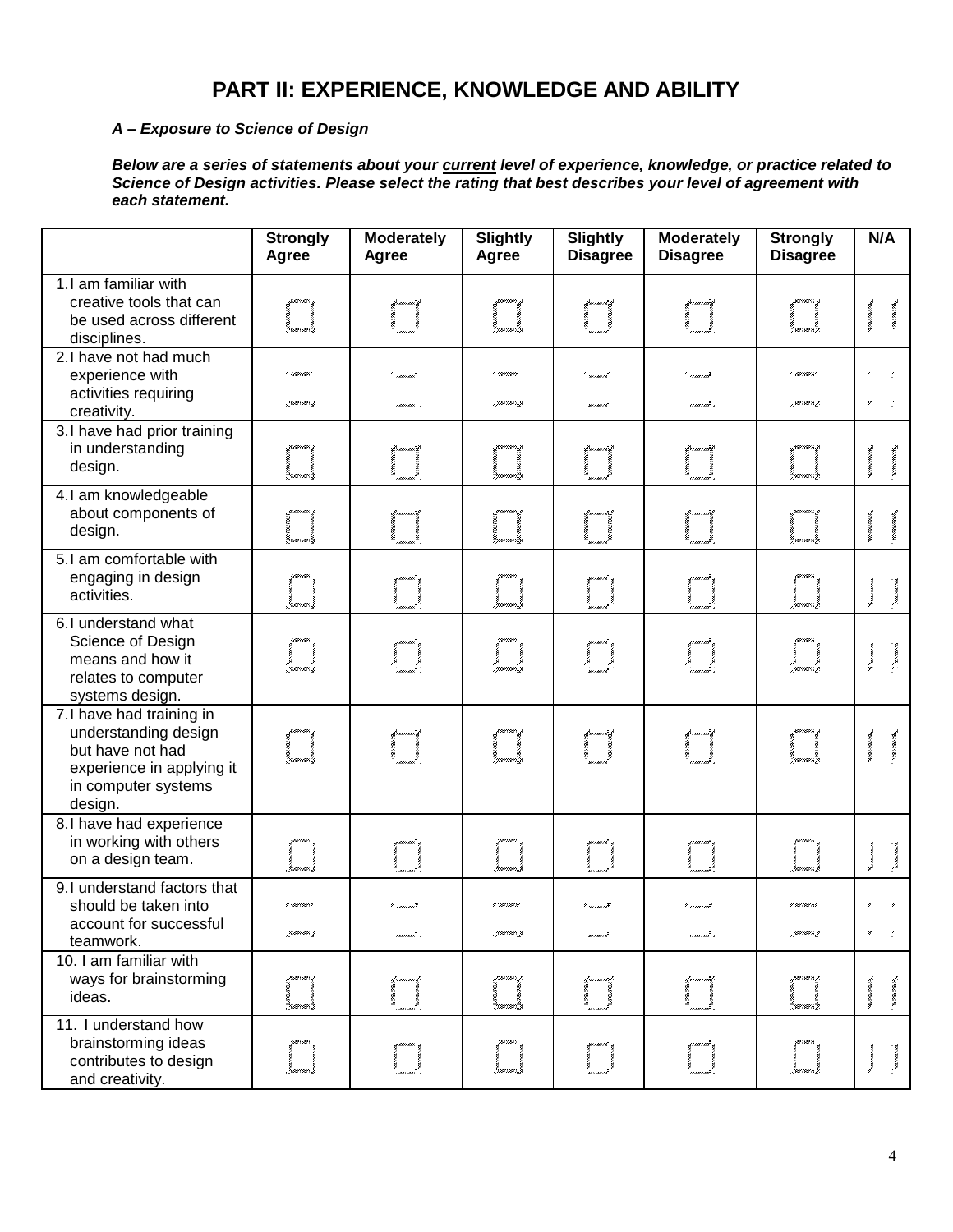|                                                                                                                                  | <b>Strongly</b><br>Agree | <b>Moderately</b><br>Agree       | <b>Slightly</b><br>Agree      | <b>Slightly</b><br><b>Disagree</b>    | <b>Moderately</b><br><b>Disagree</b> | <b>Strongly</b><br><b>Disagree</b>    | N/A                                           |
|----------------------------------------------------------------------------------------------------------------------------------|--------------------------|----------------------------------|-------------------------------|---------------------------------------|--------------------------------------|---------------------------------------|-----------------------------------------------|
| 12. I am familiar with<br>group problem solving<br>methods for choosing<br>alternative solutions.                                |                          |                                  | i<br>Jamaan J                 | U                                     |                                      | r<br>Zmremer Z                        | dia von von.                                  |
| 13. I understand the<br>difference between<br>constraints and criteria<br>in design parameters.                                  | r (micano<br>gramman, ge | $"$ concerned $"$<br>concerned a | r surrawn<br>. yawaan z       | * wrone#<br>meneri                    | the common second<br>concent i       | r mezmezo<br>zuranny                  | $\mathcal{L}$                                 |
| 14. I have practiced skills<br>for organizing and<br>running team meetings.                                                      | i<br>Janai               |                                  | )<br>Januari S                |                                       | I                                    | i<br>Zamani eliz                      | <b>Mary and Control</b>                       |
| 15. I understand what<br>"functional fixedness"<br>means and its<br>relationship to design.                                      | a<br>Tamaning            | Į.                               | l<br>Gamano I                 | ya marata<br>G                        | y marant<br>Y                        | r<br>1900 anns 1917<br>1900 anns 1927 | $\mathcal{V}_{\text{RMS}}$<br><b>Channel</b>  |
| 16. I understand what<br>considerations that<br>must be taken into<br>account in the ethics of<br>design.                        | i<br>Laman S             | je<br>L                          | i<br>Laman S                  | i perancaki<br>Kalendari<br>Kalendari | je<br>L                              | i<br>Zamena 1. z                      | reaches and the control                       |
| 17. I understand what<br>considerations that<br>must be taken into<br>account in designing for<br>diverse audiences              | i<br>Gamaniy             |                                  | ta<br>Samandar                | r<br>Marian<br>Maria                  | yana zailyi<br>Marejeo<br>Marejeo    |                                       | <b>CONTRACTOR</b>                             |
| 18. I have not had much<br>practice in the verbal<br>and written<br>communication of<br>design projects.                         | i<br>Gamanista           |                                  | i<br>Camaaliy                 | ngan<br>Kacamatan<br>K                |                                      |                                       | <b>START AND START AND START</b>              |
| 19. I am familiar with the<br>purpose of and steps in<br>the process of redesign.                                                |                          |                                  |                               | I                                     |                                      |                                       | <b>Successive</b><br>$m_{\lambda}$ (maximals) |
| 20. I am confident of my<br>ability to explore<br>approaches to problem<br>solving for problems<br>that are unfamiliar to<br>me. | e cancano.<br>2000 cam.a | cuncum: .                        | <b>v</b> surrance<br>.ymnam.s | * minist<br>mimið                     | rement i                             | r anzanza<br>10010013                 |                                               |

21. What are the different steps of the design process?

22. How will you evaluate your knowledge about the design process?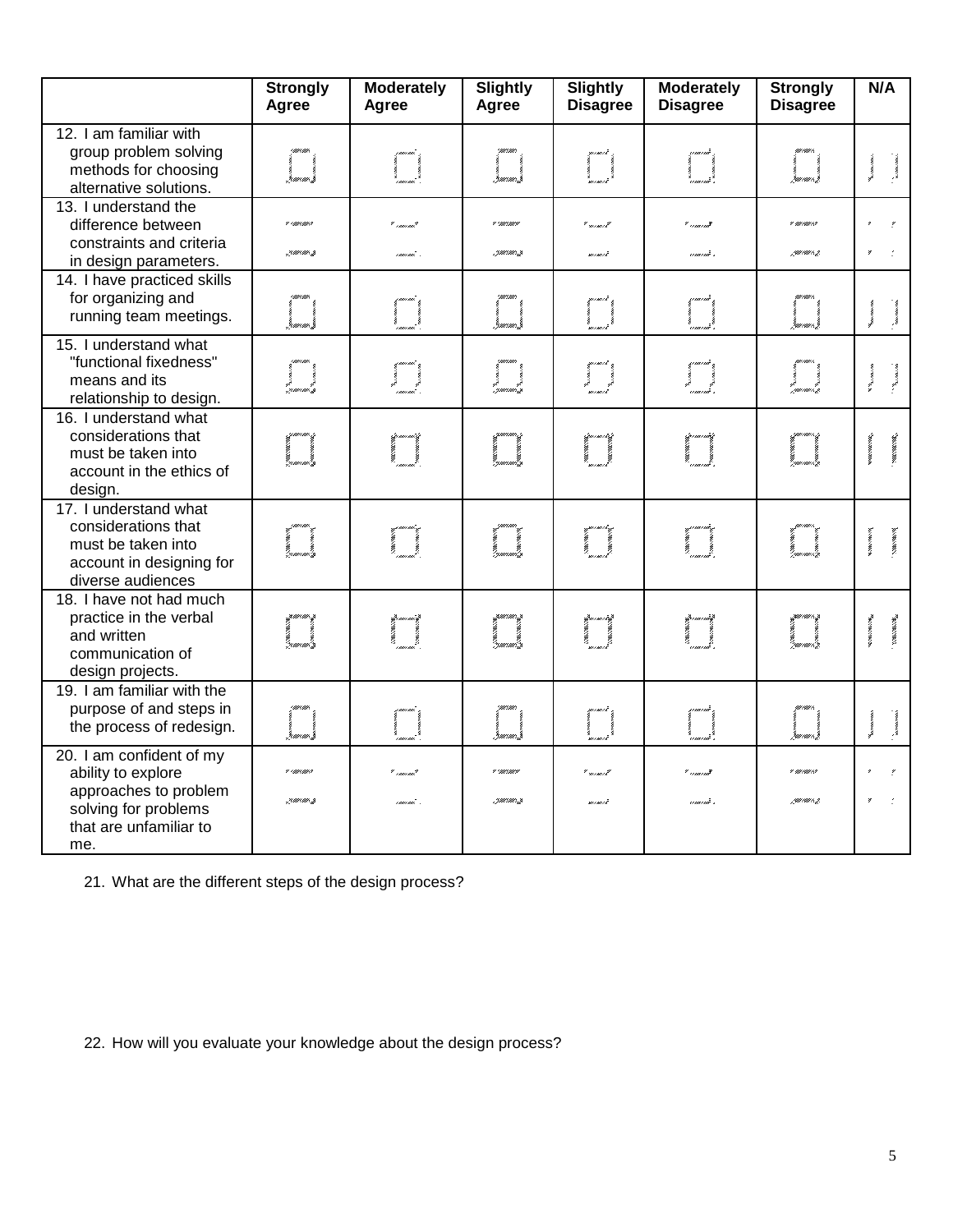23. What steps or components of the design process did you integrate in your project?

24. How could you improve the integration of the design process steps in your project?

25. How the program (REU) or your mentor could have helped you achieve better the integration of the design process steps in your project?

26. Do you believe that learning about the science of design is important? Why or why not?

#### **B - Exposure to Research and Computing**

*Below are a series of statements about your level of exposure to research and computing while participating in the Summer REU program at Humboldt State University. Please select the rating that best describes your level of agreement with each statement.*

#### **Since starting the Summer REU program at HSU, I have …**

|                                            | <b>Strongly</b><br>Agree            | <b>Moderately</b><br>Agree | <b>Slightly</b><br>Agree            | <b>Slightly</b><br><b>Disagree</b>      | <b>Moderately</b><br><b>Disagree</b>        | <b>Strongly</b><br><b>Disagree</b> | N/A                           |
|--------------------------------------------|-------------------------------------|----------------------------|-------------------------------------|-----------------------------------------|---------------------------------------------|------------------------------------|-------------------------------|
| 1. Learned more about<br>research methods. |                                     | mimik .<br>wimik i         | <b>W/AW/A</b><br>Juriania I.        | marmari -<br>"momeri".                  |                                             | 21 mes i mit<br>n me cut           | . <i>9mmm</i> .1              |
| 2. Learned more about<br>statistics.       | z<br>$\epsilon$<br>-7<br>$\epsilon$ | (wound<br>mimik i          | 1 W/80/A/<br>MINIA I.               | ! moment<br>mermere.                    | $\epsilon$<br>,<br>$\overline{\phantom{a}}$ | <u>I semenat</u><br>some out -     | / 20012021<br>-70001001.3     |
| 3. Learned more about<br>computing.        | v.<br>$\overline{r}$<br>-7<br>,     | $"$ wrown $"$<br>mimik i   | <b>V W/AW/AV</b><br><b>SUIMIA</b> L | $\mathbf{v}_{\text{unram}}$<br>mermeri. | v<br>r<br>,<br>$\overline{\phantom{a}}$     | $\mathbf{v}_{x/mx/m}$<br>somenit s | V /////////////<br>.7007007.3 |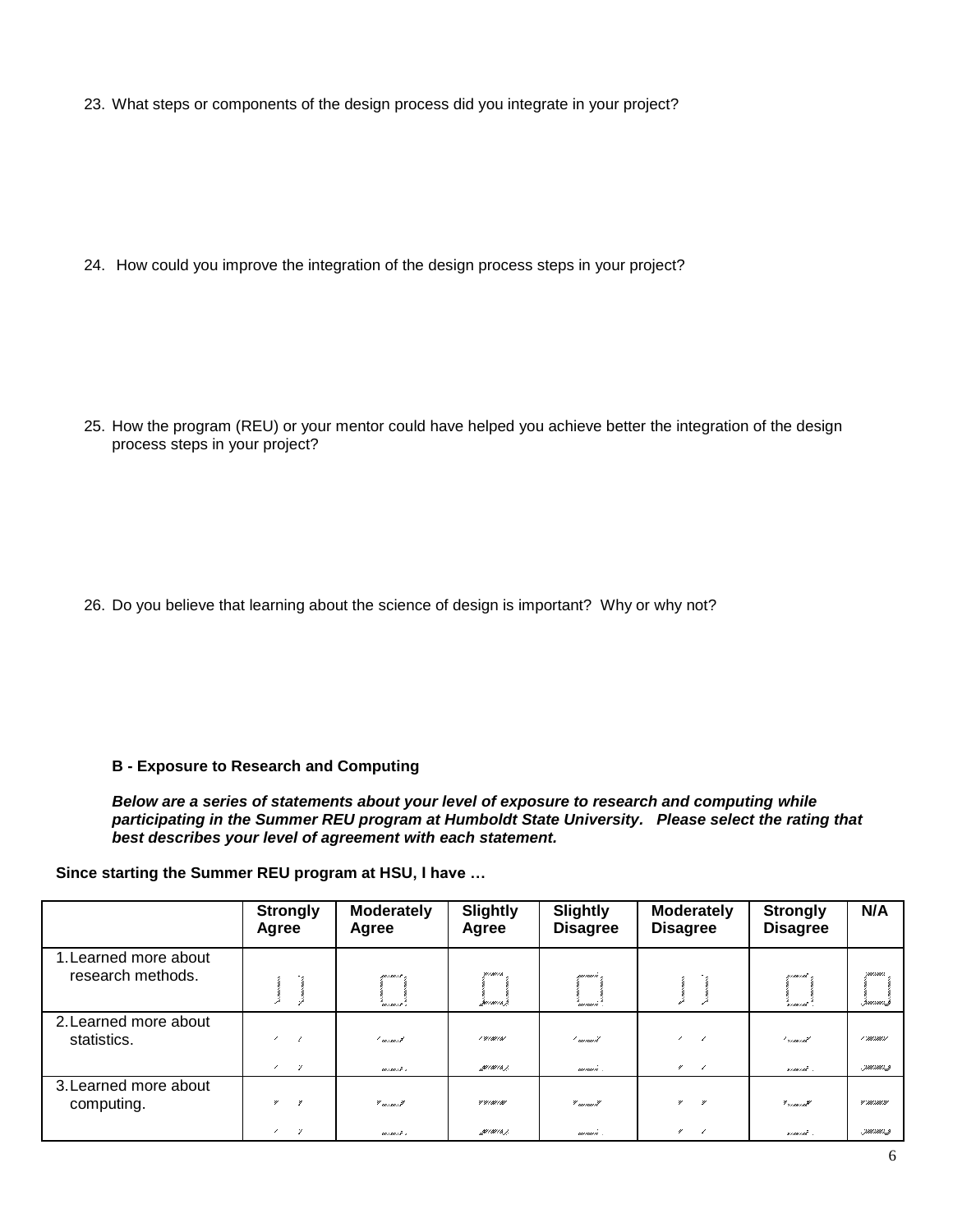|                                                                                      | <b>Strongly</b><br>Agree | <b>Moderately</b><br>Agree | <b>Slightly</b><br>Agree                                   | <b>Slightly</b><br><b>Disagree</b> | <b>Moderately</b><br><b>Disagree</b> | <b>Strongly</b><br><b>Disagree</b> | N/A                                        |
|--------------------------------------------------------------------------------------|--------------------------|----------------------------|------------------------------------------------------------|------------------------------------|--------------------------------------|------------------------------------|--------------------------------------------|
| 4. Learned more about<br>doing a research<br>project.                                | z<br>,<br>-7             | ' minist<br>mimik i        | / 1/20/8/<br><b>SUIMIA</b> L                               | t mermert<br>moment.               | ,<br>$\sim$                          | <u>I semenat</u><br>somenit .      | 7' 000 000 2.7<br>-70000001.3              |
| 5. Learned more about<br>giving presentations.                                       |                          | Laureau rial<br>'mineix'i  | <b>311/10/16.3</b><br><sup>a</sup> mini ik <sup>a</sup> j. | 2.mmmið.<br>marmari.               |                                      | 2000 inde<br>"ximina".             | 9 <i>1111   11111  </i>                    |
| 6. Learned about<br>preparing to present at<br>a professional science<br>conference. |                          | itmomoret.<br>minei k      | : W/M/A.)<br>"SII I MI I K" J.                             | Quartuari of<br>marmaric           |                                      | i forma emiot<br>`n me i mi        | . <i>7000 1.000 1.</i><br>**************** |

9. Has your REU experience changed your views about research? Why or why not?

#### **C. Research and Academic Skills**

*Below are a series of statements about your current level of experience, knowledge, or practice related to research and academic skills. Please select the rating that best describes your level of agreement with each statement.*

|                                                                                                                  | <b>Strongly</b><br>Agree                          | <b>Moderately</b><br>Agree                          | <b>Slightly</b><br>Agree            | <b>Slightly</b><br><b>Disagree</b>            | <b>Moderately</b><br><b>Disagree</b>      | <b>Strongly</b><br><b>Disagree</b>                 | N/A                                       |
|------------------------------------------------------------------------------------------------------------------|---------------------------------------------------|-----------------------------------------------------|-------------------------------------|-----------------------------------------------|-------------------------------------------|----------------------------------------------------|-------------------------------------------|
| 1.I am confident in my<br>knowledge of<br>research methods.                                                      | familian<br>1<br>1<br>i mai i mal'                | <b>Avenue Service</b><br><b>Committee Committee</b> | meneri                              | filmanna<br>C<br>C<br>mermere <sup>r</sup>    | New Year's Way<br><b>Avenue Venezue</b>   | gramanig<br>1<br>1<br>n concent                    | en mermen<br>> 0.000<br>r i mr i më       |
| 2.1 am confident in my<br>ability to develop<br>research questions<br>which are interesting<br>and researchable. | i<br> -<br> -<br> -                               |                                                     | yanang<br> <br>                     | 9, ma i ma i cit                              | <b>WARRANGER</b>                          | Ya ma misil<br>C                                   | t <sup>a</sup> r i ma i mash<br>as vens y |
| 3.1 am confident in my<br>ability to find<br>research articles.                                                  | emu mi                                            | <b>Surveyord</b><br>way was come                    | mezmezi<br>mar come c d'            | gurrunre a                                    | <b>Mark Wark Came</b><br><b>MRAYMAY</b>   | zı mıx ond                                         | 87.000 F.000<br><b>FIMYIM</b>             |
| 4.1 am confident in my<br>ability to discuss<br>research findings.                                               | * <sub>1001</sub> mm <sup>y</sup><br>i mai mil. s | ٠.<br>r<br>$\mathbf{z}$<br>$\mathcal{L}$            | $"$ writers $t'$<br>memors.         | * mermerZ<br>meneri .                         | ×<br>,<br>$\sim$                          | * */mx/mx <b>*</b><br>someni .                     | * <sub>*/mx/m</sub> *<br>n cancerate .    |
| 5.1 am confident in my<br>ability to conduct a<br>literature review.                                             | * /////////////<br>i mai mil. s                   | ۳.<br>Y<br>$\mathbf{z} = \mathbf{r}$                | $\mathbf{v}_{unorm}$<br>www.comerce | $\mathscr{C}$ and $\mathscr{C}$<br>mermeri.   | ×<br>v<br>,<br>$\overline{\phantom{a}}$   | $\mathbf{v}_{\text{v/mr}/m\mathbf{z}}$<br>ximina - | $\mathbf{v}_{r,\text{max}}$<br>ximini -   |
| 6.I am confident in my<br>ability to present<br>research findings.                                               | z murmai.                                         | <b>MRA / MRA / WAR</b>                              | ma i mai i k<br>more and a d        | guernario <sub>d</sub><br>WAN WIRE<br>mormari | <b>Many Camery Andre</b><br>enventory em- | geneemd .                                          | y i mr i mt<br><b>MARK CAR</b>            |
| 7.I am confident in my<br>ability to cite<br>authorship.                                                         | $"$ concent<br>i mai mil. s                       | ,<br>r<br>$\mathcal{V}$ .<br>$\cdot$                | * women!<br>mones.                  | * mermerZ<br>mermere.                         | ,<br>r<br>$\overline{\phantom{a}}$        | * */mx/mx*<br>n me më -                            | * */mx/m*<br>n cancerate .                |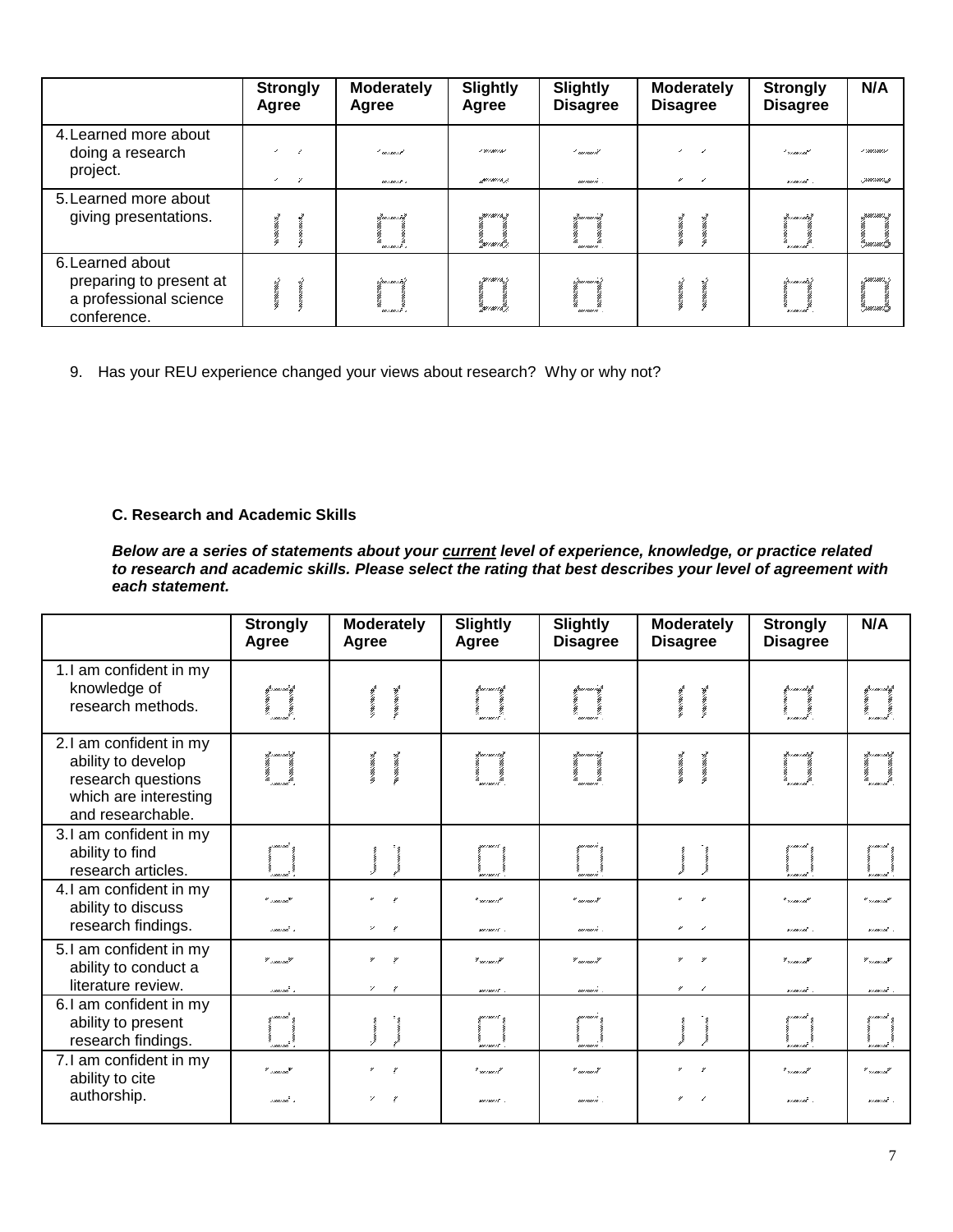|                                                  | <b>Strongly</b><br>Agree    | <b>Moderately</b><br>Agree             | <b>Slightly</b><br>Agree         | Slightly<br><b>Disagree</b>              | <b>Moderately</b><br><b>Disagree</b>       | <b>Strongly</b><br><b>Disagree</b>                                        | N/A                                |
|--------------------------------------------------|-----------------------------|----------------------------------------|----------------------------------|------------------------------------------|--------------------------------------------|---------------------------------------------------------------------------|------------------------------------|
| 8.1 am confident in my                           | y <sub>camcan</sub> y       | ۳<br>Y                                 | $\mathbf{v}_{unram}, \mathbf{v}$ | $\mathbf{v}_{\textit{unram}},\mathbf{y}$ |                                            | $\mathbf{v}_{\text{v}/\text{max}/\text{max}}$                             | $\mathbf{v}_{r,\text{max}}$        |
| ability to evaluate the<br>quality of a research |                             |                                        |                                  |                                          |                                            |                                                                           |                                    |
| study.                                           | rmani s                     | $\mathbf{v}$<br>r                      | months.                          | marmare.                                 |                                            | n me më -                                                                 | n i moi inte                       |
| 9.I am confident in my                           |                             |                                        |                                  |                                          |                                            |                                                                           |                                    |
| ability to write up                              |                             | <b>The Seconds</b><br><b>Silvers</b>   |                                  | <b>BANNA</b>                             | <b>Statement</b><br><b>Comment</b>         | <b>Service</b>                                                            |                                    |
| research for                                     |                             |                                        | .<br>menues                      | ma come ce                               |                                            | .<br>. <del>.</del>                                                       |                                    |
| publication in a                                 |                             |                                        |                                  |                                          |                                            |                                                                           |                                    |
| scientific journal.                              |                             |                                        |                                  |                                          |                                            |                                                                           |                                    |
| 10. I think learning to<br>do research is        | ' caacaal                   | ×<br>$\epsilon$                        | t menuel                         | ' menne i l                              | ×<br>$\epsilon$                            | t similant <sup>i</sup>                                                   | ' vous out                         |
| enjoyable.                                       |                             | V.                                     |                                  |                                          | ¥.<br>4                                    |                                                                           |                                    |
| 27. I find research to be                        | er<br> - marmil s           | ¥                                      | et anno 11.<br>Marca et a        | et san anti d                            |                                            | a na maraik s                                                             | e)<br>semente s                    |
| challenging and                                  |                             |                                        | itjen i na i stif                | ym me i y                                |                                            | rije e ma e misirj                                                        | yezh an e ming                     |
| exciting.                                        | francas<br>1<br>1           | 174074074<br><b>MANAGER</b>            |                                  |                                          | <b>START CONTROL</b><br><b>STERN TERMS</b> |                                                                           | Ĭ                                  |
| 28. I am easily                                  |                             |                                        |                                  |                                          |                                            |                                                                           |                                    |
| frustrated when                                  | * <sub>1 mm mm</sub> *      | r                                      | ¶ mezmez#                        | ¶ mezmez≹                                |                                            | $\mathscr{C}_{\mathscr{L}/\mathscr{B}\mathscr{C}/\mathscr{B}\mathscr{C}}$ | a <sub>remar</sub> na              |
| doing research                                   | rmani s                     | γ<br>r                                 | mones.                           | mormore.                                 |                                            | n me më -                                                                 | x i mx i mt                        |
| 29. I am confident in my                         |                             |                                        |                                  |                                          |                                            |                                                                           |                                    |
| ability to use                                   | filmining<br>1              |                                        | y menor ist                      | 1. ruu i aav i al                        |                                            | <u>il se ma e min</u>                                                     | yn menta                           |
| technical and                                    |                             |                                        |                                  |                                          |                                            |                                                                           |                                    |
| scientific written                               |                             |                                        |                                  |                                          |                                            |                                                                           |                                    |
| tools.                                           |                             |                                        |                                  |                                          |                                            |                                                                           |                                    |
| 30. I am confident in my                         |                             |                                        |                                  |                                          |                                            |                                                                           |                                    |
| ability to design and                            |                             |                                        |                                  |                                          |                                            | g i me i mit                                                              |                                    |
| use a Gantt Chart.                               | i mu i mu"                  |                                        | ma com ch                        | uu mari                                  |                                            | n me i më                                                                 | x i mx i mx                        |
| 31. I am confident in my                         |                             |                                        |                                  |                                          |                                            | ize emer mir                                                              | ize e ma e mito)                   |
| ability to design a                              |                             | messages and                           |                                  |                                          | anyonyme.                                  |                                                                           |                                    |
| research poster.                                 |                             |                                        |                                  |                                          |                                            |                                                                           |                                    |
| 32. I am confident in my                         |                             |                                        | mermert                          |                                          |                                            |                                                                           | y e me emit                        |
| understanding of                                 |                             | <b>Theoretical</b><br><b>Symonwood</b> |                                  |                                          | Pancrows.<br><b>Surveyor</b>               | ynanad<br>Y                                                               |                                    |
| ethics in science.<br>33. I am confident in my   |                             |                                        |                                  |                                          |                                            | .<br>.                                                                    | rimint .                           |
| computer literacy                                | ' marnat                    |                                        | ' memerk                         | $^{\prime}$ means of                     |                                            | * */me/mi                                                                 | ***********                        |
| skills.                                          | rmarmi. 1                   | $\mathbf{z}$<br>r                      |                                  | mermere                                  | $\sim$                                     | somenit s                                                                 | x i mx i nit                       |
| 34. I am confident in my                         |                             |                                        | mormers.                         |                                          |                                            |                                                                           |                                    |
| ability to prepare an                            |                             |                                        |                                  |                                          |                                            |                                                                           |                                    |
| application to                                   | i<br>Andrewski<br>Andrewski | <b>ALCOHOL:</b>                        | mezmez                           |                                          | A TERMINAL<br><b>NAMES</b>                 |                                                                           |                                    |
| graduate school.                                 |                             |                                        |                                  |                                          |                                            |                                                                           |                                    |
| 35. I am confident in my                         |                             |                                        |                                  |                                          |                                            |                                                                           |                                    |
| ability to succeed in                            | y <sub>/ma/ma</sub> y       |                                        | $\mathbf{v}_{unorm}, \mathbf{v}$ | $\mathbf{v}_{\textit{unram}},\mathbf{y}$ |                                            | $\mathbf{v}_{\text{v/mz}}$                                                | v <sub>v ram</sub> ne <sup>v</sup> |
| graduate school,                                 | rmani.                      |                                        | mones.                           | manuale.                                 |                                            | ximinat .                                                                 | ximină .                           |
| should I decide to                               |                             |                                        |                                  |                                          |                                            |                                                                           |                                    |
| attend.                                          |                             |                                        |                                  |                                          |                                            |                                                                           |                                    |
| 36. I have some                                  |                             |                                        |                                  |                                          |                                            |                                                                           |                                    |
| experience in                                    |                             |                                        | Quaran is,                       |                                          |                                            |                                                                           |                                    |
| research project                                 |                             |                                        |                                  |                                          |                                            |                                                                           |                                    |
| management.                                      |                             |                                        |                                  |                                          |                                            |                                                                           |                                    |

.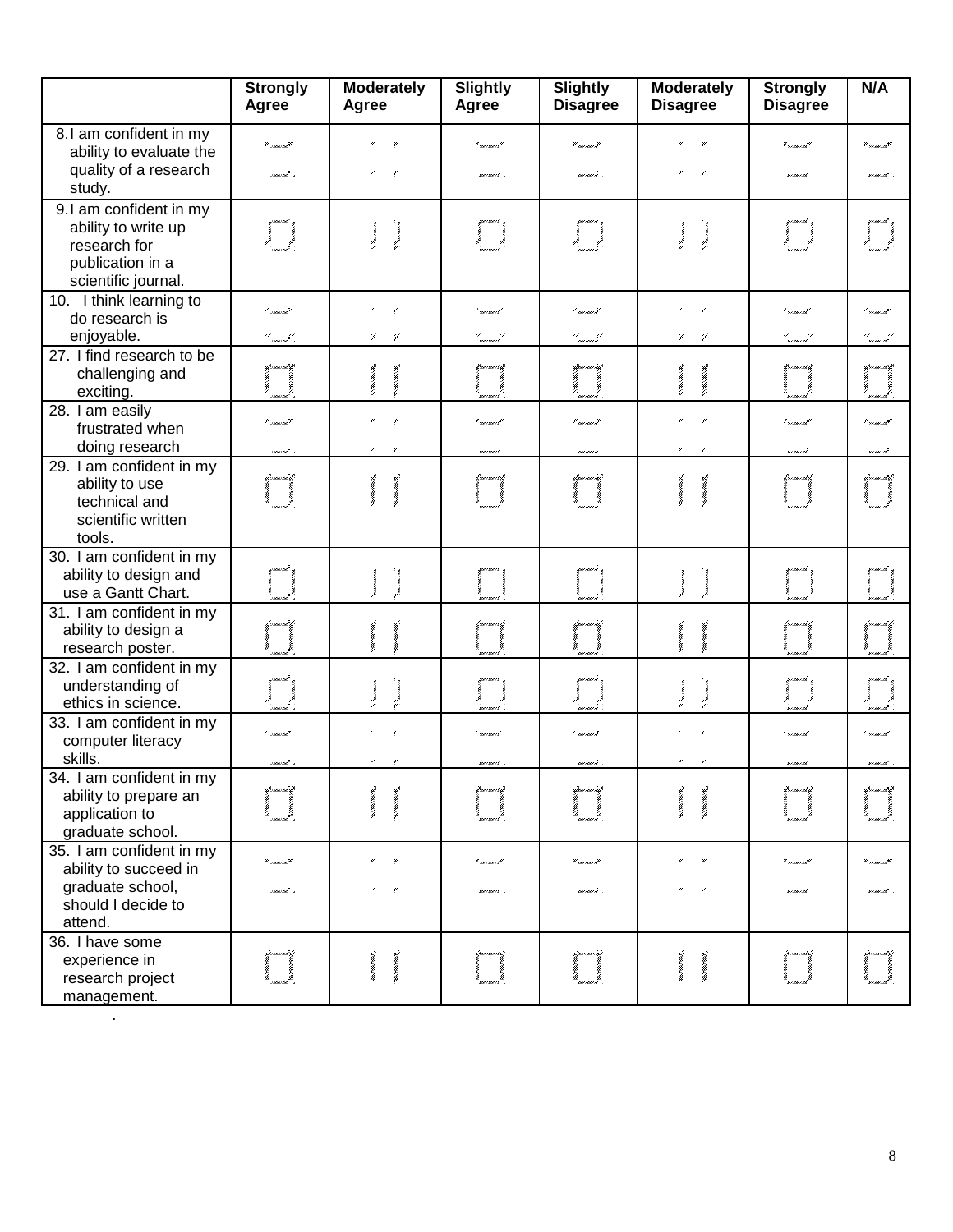# **PART III: FUTURE GOALS**

#### **A -** *Think about your long term academic and career goals and plans, and select the rating that best describes your current level of agreement with each statement.*

|                                                                                                         | <b>Strongly</b><br>Agree                        | <b>Moderately</b><br>Agree                              | <b>Slightly</b><br>Agree                              | Slightly<br><b>Disagree</b>                                  | <b>Moderately</b><br><b>Disagree</b>                        | Strongly<br><b>Disagree</b>                   | N/A                                                         |
|---------------------------------------------------------------------------------------------------------|-------------------------------------------------|---------------------------------------------------------|-------------------------------------------------------|--------------------------------------------------------------|-------------------------------------------------------------|-----------------------------------------------|-------------------------------------------------------------|
| 1. I place a high value<br>on the role of research<br>in my future career.                              | 1 mil 1 mil                                     |                                                         | W//W///                                               | wermere                                                      | ho.vom.vom.                                                 | 7/08/08                                       | 77.000 F.00                                                 |
| 2. I would be<br>Interested in enrolling                                                                | * <sub>111111</sub> mi <sup>y</sup>             | $\pmb{r}$<br>$\mathbf{r}$                               | * mennest                                             | $"$ m/m/ $I$                                                 |                                                             | $"$ , $"$ , $"$                               | * */ma/mi*                                                  |
| in more courses<br>related to research.                                                                 | rmermit s                                       | $\mathcal V$<br>$\epsilon$                              | mermert .                                             | moment.                                                      | r<br>$\overline{\phantom{a}}$                               | some at -                                     | rimind.                                                     |
| 3. Participating in<br>research during<br>graduate school is not<br>a major priority for me.            |                                                 |                                                         | , mena ek<br>me emeri                                 | y meeneel.<br>A<br>uu mari                                   | <b>BAYWAYWAY</b>                                            | Ima<br>r i mr i mb                            | y semenat<br>,,,,,,,                                        |
| 4. Developing research<br>skills is an important<br>part of my career goals                             | y <sub>camcan</sub> y<br>rt<br> -<br>  marmal.x | $\mathcal{V}$ .<br>$\mathbf{r}$<br>デ<br>4               | $\mathbf{v}_{m \prime m \prime}$<br>st<br>sacracers i | $\mathbf{v}_{m \prime m \prime} \mathbf{y}$<br>rt<br>marmark | ×<br>¥.<br>ヺ                                                | $\mathbf{v}_{\text{v,max}}$<br>st<br>sena ent | $\mathbf{v}_{r,mn,m}$<br>at<br>seemeenta                    |
| 5. I would not enjoy<br>working on a research<br>project.                                               | i<br>I                                          | <b>Convention</b>                                       | it www.et<br>me concel                                | it pur ruur reit<br>mo com c                                 | enventors.<br>enventory.                                    | i prva i mir f<br><b>KIMKIM</b>               | i permur mõi j<br><b>SHEAR</b><br>y cancer                  |
| 6. I would enjoy a<br>research oriented job<br>or a job which has<br>some element of<br>research in it. |                                                 | <b>Contract Control</b><br><b>Now York Street, Card</b> | i<br>Santa Santa<br>Santa Santa Santa<br>mermert      | ym mariy<br>1987.00                                          | <b>Avenue Control</b><br><b>New Year</b>                    | ya masuka<br>Waliofariki<br>Waliofariki       | yana mi<br><b>VIMYIN</b>                                    |
| 7. I would be interested<br>in doing research in a<br>university setting.                               | '' marmat                                       | $\mathcal{V}$<br>- 7<br>$\mathcal{L}_{\mathcal{C}}$     | '' minni it                                           | '' moment                                                    | $\mathcal V$<br>$\mathcal V$<br>$\mathcal{C}$<br>$\epsilon$ | 7 similard                                    | '' vous mit                                                 |
| 8. I would be interested<br>in doing research in an<br>industrial setting.                              | rmani x<br>o muo mui                            | $\mathbf{r}$<br><b>Surveyor</b>                         | mermert .<br>me enver et                              | marmare.<br>mormore.                                         | has come come                                               | someont.<br>21 me i më                        | s concent<br>7 / 100 / 100                                  |
| 9. I would be interested<br>in a career in computer<br>Science / IT.                                    | " <sub>como mo</sub> v<br>rmani s               | $\pmb{r}$<br>$\mathbf{z}$                               | $"$ writing is $"$<br>mones.                          | $"$ we can $I$<br>mermere.                                   | $\mathcal{C}$<br>$\epsilon$                                 | * */me/ml<br>ximini -                         | $^{\prime}$ $_{\prime}$ and and $^{\prime}$<br>n i moi inte |

**B - Please indicate your level of agreement with the following statements concerning your future educational goals** *and select the rating that best describes your current level of agreement with each statement.*

|                                                                      | <b>Strongly</b><br>Agree      | <b>Moderately</b><br>Agree               | <b>Slightly</b><br>Agree   | <b>Slightly</b><br><b>Disagree</b>         | <b>Moderately</b><br><b>Disagree</b> | <b>Strongly</b><br><b>Disagree</b>                                           |
|----------------------------------------------------------------------|-------------------------------|------------------------------------------|----------------------------|--------------------------------------------|--------------------------------------|------------------------------------------------------------------------------|
| 1.I would like to obtain<br>a Master's degree in a<br>science field. | k marmi k<br>rmani s          |                                          | Ruu i nur i s.d.<br>monusi | <b>Downwood</b><br>mermere                 |                                      | ller mer må i<br><b>RIMEIM</b>                                               |
| 2. I would like to obtain<br>a PhD in a science<br>field.            | n marmani.<br>.<br>: mur mil. |                                          | musmus.<br>www.com         | ma i ma i c<br>monueri                     |                                      | 21 mars mil<br><b>XIMYIM</b>                                                 |
| 3. I would like to attend<br>graduate school                         | * marmat                      | $\mathbf{r}$<br>$\overline{\phantom{a}}$ | I was most                 | $\mathcal{F}$ and $\rho$ and $\mathcal{F}$ | $\overline{\phantom{a}}$<br>,        | $\mathscr{C}_{\mathscr{V}/\mathscr{W}\mathscr{V}/\mathscr{W}}^{\mathscr{V}}$ |
| majoring in computer<br>science/IT.                                  | rmermit s                     | $\mathcal{V}$                            | memors.                    | moment.                                    | ,                                    | someont .                                                                    |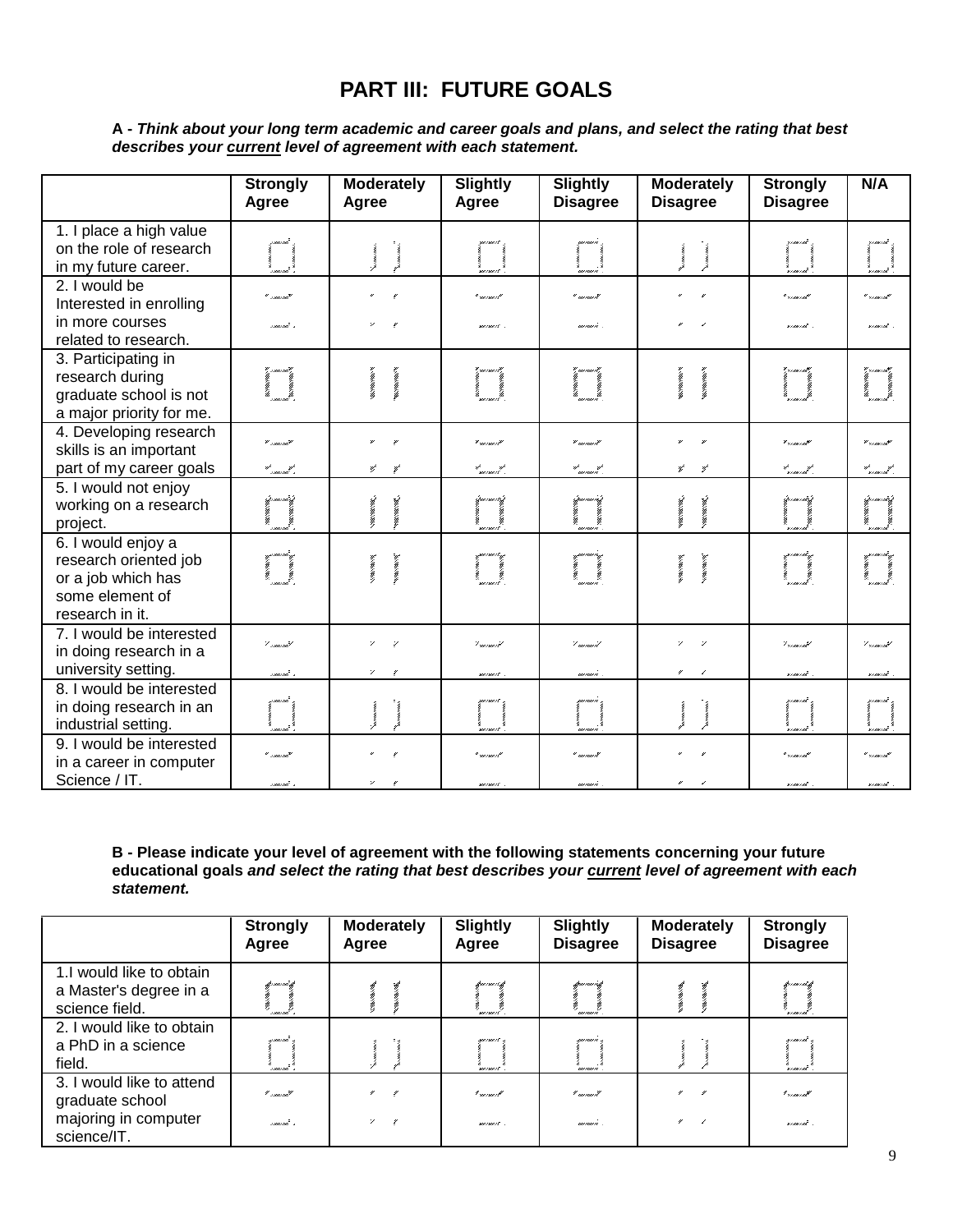|                                                                   | <b>Strongly</b><br>Agree             | <b>Moderately</b><br>Agree | Slightly<br>Agree                      | <b>Slightly</b><br><b>Disagree</b>       | <b>Moderately</b><br><b>Disagree</b>       | <b>Strongly</b><br><b>Disagree</b> |
|-------------------------------------------------------------------|--------------------------------------|----------------------------|----------------------------------------|------------------------------------------|--------------------------------------------|------------------------------------|
| 4. I would like to attend<br>graduate school in<br>another field. | $"$ concentration $"$<br>courrant, s | $\mathbf{z}$ $\mathbf{z}$  | $\mathbf{v}_{\text{new}}$<br>mermers . | $\mathcal{F}_{\text{unram}}$<br>monuei . | $\mathbf{v}$<br>×<br>$\epsilon$ $\epsilon$ | $\mathbf{v}_{rms/ms}$<br>someont . |
| 5. I would like to work<br>before going to<br>graduate school.    | Denin milit<br>'imami'u              |                            | Ducement,<br>workers.                  | :/www.more/<br>mermeri                   |                                            | Dermer mit h<br>ำการเข้            |
| 6. I am not interested<br>in graduate school.                     | u mu mi                              |                            | mezmezh a<br>mezmezh                   | mar i mar i c<br>mormore                 |                                            | se me i mi<br>v i mo i s           |

#### . **Part IV - HELP SEEKING AND COPING**

**A. Please indicate the rating by checking the appropriate box that best describes what your typical reaction to the following scenarios would have been during the Summer REU program.**

**If I were having difficulties with one of my mentors, I would…**

|                                    | <b>Always</b>                                           | <b>Often</b>                                   | <b>Usually</b>                     | <b>Sometimes</b>                 | <b>Never</b>                                 |
|------------------------------------|---------------------------------------------------------|------------------------------------------------|------------------------------------|----------------------------------|----------------------------------------------|
| 1. Talk to a<br>friend about it.   | y seemeenth.<br><b>BAYWAYWAY</b><br>BAYWAYN<br>mimini . | <b>VALUATION VALUE AND</b><br><b>BAYWAYMAY</b> | <b>V W/AW/AV</b><br>I.             | <b>FY/MV/MP</b><br>i<br>Isaacad  | I<br>I<br>Lawrouve 1                         |
| 2. Talk to the<br>mentor about it. | * women!<br>u i mi i në                                 | ٠<br>r<br>$\mathcal V$<br>,                    | <b>v</b> \\\/X\\/XV<br>AWINII INIY | <b>Y V/MV/MY</b><br>30//00//06/2 | * <sub>* max</sub> max <b>*</b><br>marconer. |
| 3. Talk to the<br>program director | $"$ we concent                                          | ٠<br>r                                         | <b>* W/AW/AF</b>                   | <b>Y V/MV/MY</b>                 | * <sub>* max</sub> max <b>*</b>              |
| about it.                          | mount.                                                  | $\mathcal{L}$<br>Y                             | <b>MIT / KW / A. S.</b>            | 30/100/105.                      | concentra a                                  |
| 4. Consider<br>leaving the         | <b><i>Furnish</i></b>                                   | ,<br>y<br>$\mathcal{L}$<br>r                   | <b>V W/AW/AV</b>                   | <b>VY/AV/AV</b>                  | $\mathscr{C}$ , and can $\mathscr{S}$        |
| program.                           | mmmm".                                                  |                                                | <b>JAV / KW / A. J</b>             | 30/100/105.                      | rmermer x                                    |
| 5. Do nothing.                     | n i me i nt<br>m i me i në                              | <b>Controller Controller</b><br>www.come.com   | W/AW/A<br>raman S                  | <b>V/AV/AE</b><br>secuecia)      | Lawrouve 1                                   |

**B. Please indicate the rating that best describes your typical reaction by checking the appropriate box.**

**If I were on a student team and having difficulties with one or more of my fellow team members, I would…**

|                                                                      | <b>Always</b>                                  | Often                                    | <b>Usually</b>                                               | <b>Sometimes</b>                 | <b>Never</b>                           |
|----------------------------------------------------------------------|------------------------------------------------|------------------------------------------|--------------------------------------------------------------|----------------------------------|----------------------------------------|
| 1. Talk to other<br>members of my<br>team.                           | fyrmermt.<br>maxway.com<br>n/www.<br>voucent s | was/was/was<br><b>CONTRACTOR</b>         | umus <sub>h</sub> .<br>nymym.<br>my convert<br>************* | 47 MW 7 ME .                     | fram um el<br>myonyen<br>courcours .   |
| 2. Talk to other<br><b>REU students</b><br>who aren't on<br>my team. | * vineink<br>d <sub>mara</sub> t ,             | ×<br>$\mathbf{r}$<br>v.<br>$\frac{1}{2}$ | <b>* W/AW/A</b><br>''mumike                                  | <b>Y V/MV/MY</b><br>sa cua cui s | * <sub>* marsmar</sub> *<br>Lawrence a |
| 3. Try to switch<br>teams.                                           | ' vouvoit                                      | ٠<br>f.                                  | $'$ W/M/A                                                    | * <i>VIMII</i> N*                | ' sacriach                             |
|                                                                      | sources s                                      | γ<br>$\boldsymbol{r}$                    | <b>MIT / AW / A. 7</b>                                       | <b>W/M/M.</b>                    | smesme s                               |